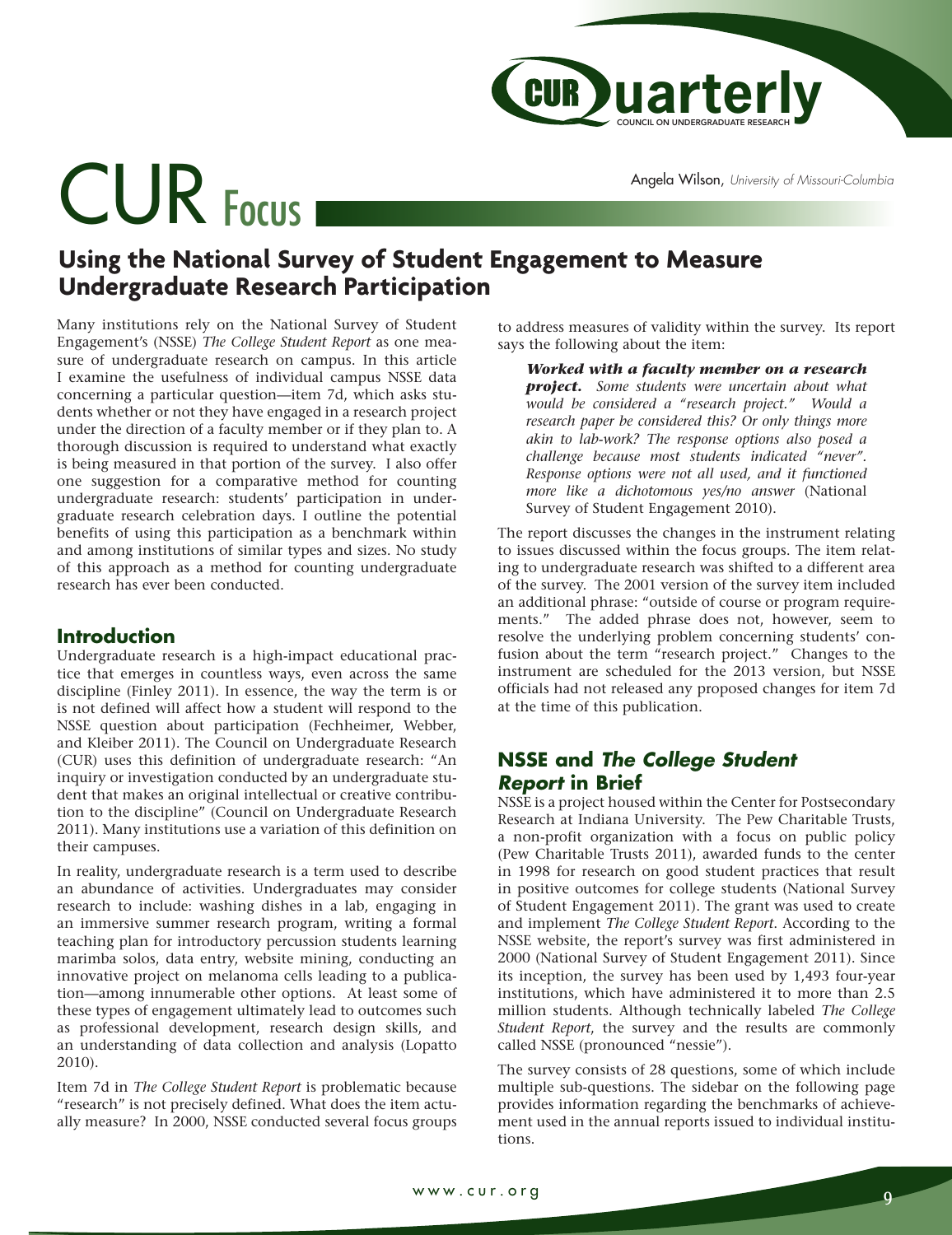#### *Five Benchmarks of the College Student Report*

The items of the survey used to define the benchmarks are those that are considered impactful in the student experience.

- Level of Academic Challenge: Based on 11 items of the survey.
- Active and Collaborative Learning: Based on 7 items of the survey.
- Student-Faculty Interaction: Based on 6 items of the survey. (Question 7d is located in this benchmark for assessment.)
- Enriching Educational Experiences: 12 items of the survey.
- Supportive Campus Environment: 6 items of the survey

(National Survey of Student Engagement 2011).

The NSSE website states that the questionnaire takes approximately 15 minutes for students (samples of freshmen and seniors) to complete either online or in a paper version and that the 2010 version produced an average response rate of 37 percent of freshmen and seniors from participating institutions.

The survey has been extensively tested for reliability and validity. The strength of the survey is apparent in a benchmarking system that compares institutions (Kuh 2001; Chen *et al* 2009). The Center for Postsecondary Research at Indiana University provides extensive information regarding the psychometric measures used to ensure the reliability and validity of the survey for institutions and other consumers (National Survey of Student Engagement 2011). After the survey data is tabulated, a report is issued to each institution whose students participated, including their response rate. In addition, data from all other institutions of similar size with comparable missions can be found in the annual report or on the NSSE website.

NSSE officials state that the objective of the survey is to "provide data to colleges and universities to assess and improve undergraduate education, inform state accountability and accreditation efforts, and facilitate national and sector benchmarking efforts, among others" (National Survey of Student Engagement 2010). The goal is to provide institutions with the means to understand which areas on campus are performing well and which could use improvement (Kuh 2003). The survey, itself, is available to administrators to help them understand what the campus's results mean, so they can begin to take action in areas in which student engagement is lacking (Kinzie and Pennipede 2009). *The College Student Report* provides benchmarks (see sidebar) in five areas of student engagement for campuses to use for comparison with other institutions (Gordon, Ludlum, and Hoey 2008). The survey's results for a particular campus may provide the campuses with an overall understanding of students' perceptions about areas of engagement and how the campus situation can be improved (National Survey Student Engagement 2010). Comparative baseline data from other institutions can help campuses set goals for improvement.

## **Gathering Institutional and NSSE Data**

In my data collection regarding item 7d of the NSSE survey on undergraduate research, 72 directors of undergraduate research were contacted by email requesting access to their NSSE data, particularly comprehensive raw data for question 7d of the survey. Fourteen directors responded, however, only seven responses fit the needs of the project. The directors were identified from a conference held by CUR in 2011. Regarding item 7d, the instrument allows students to select from the following four responses: "Done, Plan to do, Do not plan to do, Have not decided."

The responding directors also provided records of students' participation in sponsored symposia (or celebration showcases) for years corresponding to the available NSSE data. The campuses in this survey typically hold at least one annual student presentation event accessible to all students on campus. While the data I collected do not provide a comprehensive assessment of undergraduate researchers' participation in these events on a particular campus, the number of participants does indicate a measurable level of student activity that can be validated by a campus office of undergraduate research. Records of undergraduate enrollment were obtained through each university's website.

### **Data Analysis**

In presenting my results, some data were manipulated with simple statistics to provide an overall understanding of seniors' participation in research at a single institution. The data presented below represent two measures of undergraduate research on individual campuses: self-reported responses to NSSE 7d and counts of students who participated in the campus symposium/celebration day. The second column in Table 1 illustrates the total undergraduate enrollment at the individual institution that corresponds to the year of the data collected by NSSE. Where possible, the spring enrollment data were used for the academic year instead of the fall enrollment. Spring enrollment data are a better indicator of the population of the institution because major symposia/ celebration days are typically held in the spring, and the NSSE survey is distributed in the spring semester. Next, the reported number of seniors who responded in the NSSE survey that they had "done" research while an undergraduate is represented in column three, with the percentages these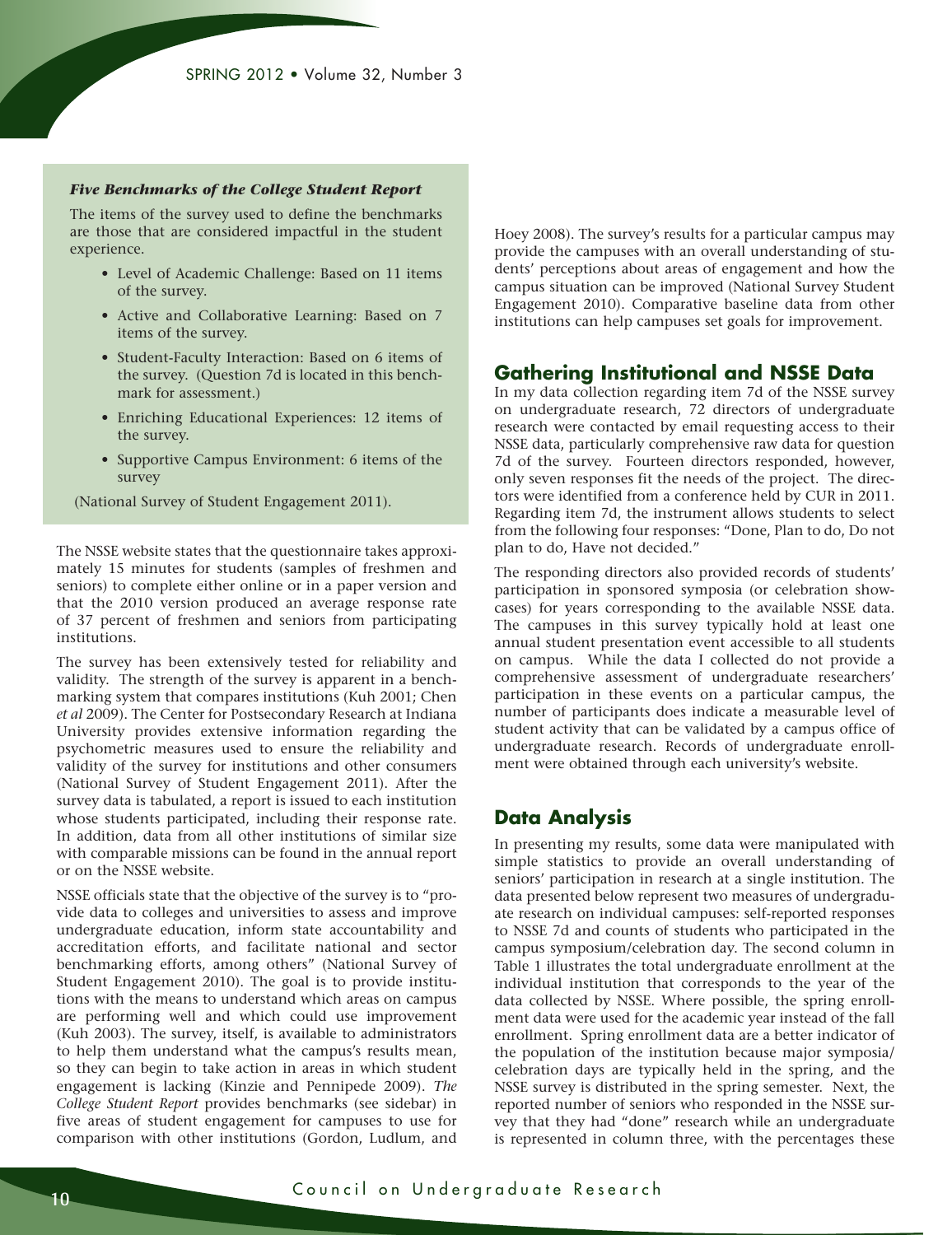

#### **Table 1: NSSE and Symposia Data \***

| <b>Institution Name</b><br>(Data Year)                                                                              | <b>Total Undergrad-</b><br>uate Enrollment | <b>NSSE Count of</b><br><b>Seniors Responding</b><br>Had "Done"<br><b>Research</b> | <b>NSSE Percent-</b><br>ages of Seniors<br><b>Responding Had</b><br>"Done" Research | <b>Symposia Participation</b> |  |
|---------------------------------------------------------------------------------------------------------------------|--------------------------------------------|------------------------------------------------------------------------------------|-------------------------------------------------------------------------------------|-------------------------------|--|
| The Ohio State University<br>(2010)                                                                                 | 41348                                      | 2434                                                                               | 22.4%                                                                               | 540 (~5.22% of senior class)  |  |
| University of Missouri (2009)                                                                                       | 23042                                      | <b>NA</b>                                                                          | 27%                                                                                 | 143 (~2.48% of senior class)  |  |
| University of Nebraska-<br>Lincoln (2010)                                                                           | 17627                                      | 265                                                                                | 26%                                                                                 | 220 (~4.99% of senior class)  |  |
| University of South Carolina<br>(2009)                                                                              | 17874                                      | 531                                                                                | 14%                                                                                 | 132 (~2.95% of senior class)  |  |
| Utah State University (2008)                                                                                        | 13179                                      | <b>NA</b>                                                                          | 25%                                                                                 | 100 (~3.03% of senior class)  |  |
| University of Wisconsin -<br>Eau Claire (2008)                                                                      | 10096                                      | <b>NA</b>                                                                          | 25%                                                                                 | 588(~23.3% of senior class)   |  |
| Weber State University (2009)                                                                                       | 23001                                      | <b>NA</b>                                                                          | 17%                                                                                 | 89 (~1.55% of senior class)   |  |
| * A full list of references is available in Supplemental Materials in the Spring 2012 issue of the CURQ on the Web. |                                            |                                                                                    |                                                                                     |                               |  |

numbers represent of total campus enrollment provided in the fourth column. Rates of total student participation in undergraduate research symposia for the corresponding year are stated in the fifth column. Additionally, a percentage was calculated to approximate the total number of seniors participating in symposia. The percentage was obtained by dividing the total undergraduate enrollment at each institution into equal quarters. To roughly estimate the seniors' response rate, the percentage assumes all of the students participating in the stated symposium year are seniors. (Actual numbers were not gathered from the institutions in the interests of time and not imposing too great a burden on individual offices of undergraduate research.) This percentage was included in the data table as a crude scaling figure for the NSSE and symposia participation data.

NSSE also offers a new program on its website allowing individuals to build a comparative report concerning individual items based on institutional type. NSSE data were gathered from a total of 298,562 student responses (2009-2010) for this particular report with a total of 20.3 percent of these students indicating they had "done" undergraduate research (see Table 2).

## **Item 7d: What is actually measured?**

Offices of undergraduate research and campus administrators use NSSE data as one measure of undergraduate research. Yet the NSSE question 7d simply asks whether or not the student has worked on a research project with a faculty member outside of class. As a result, students who primarily clean petri dishes in a lab, for example, may select "done"

in response to this question. The NSSE question does not specify where on the undergraduate research experience continuum a "research" experience must fall. Instead, the survey may encompass students who have started the preliminary stages of undergraduate research but never completed a project or never presented information about their own research project. This may lead to an overestimation of undergraduate researchers on campus. Administrators who look to the survey results as a count of undergraduate research engagement may be misled by the quick and easy percentages offered.

NSSE also may exclude students from disciplines, such as arts and humanities, who may not define their scholarly and creative work as "research." The term "research" may be an unfamiliar one for some students who conduct scholarly activity such as analyzing Victorian-era art for feminist themes. In this example, an undercount of undergraduate research would result.

In conjunction with symposium participation numbers, NSSE may provide a clue to undergraduate research directors concerning the depth of engagement on campus. For example, in 2009 at the University of Missouri, 27 percent of students responded to item 7d by saying they had conducted research. However, the estimated percentage of seniors participating in the given year's symposium is only 2.48 percent. The University of Missouri has a clear disparity between the number of students who state they have participated in undergraduate research on NSSE and the number of students who present their research at the annual event sponsored by the undergraduate research office. This discrepancy in counts may lead to an interesting discussion of how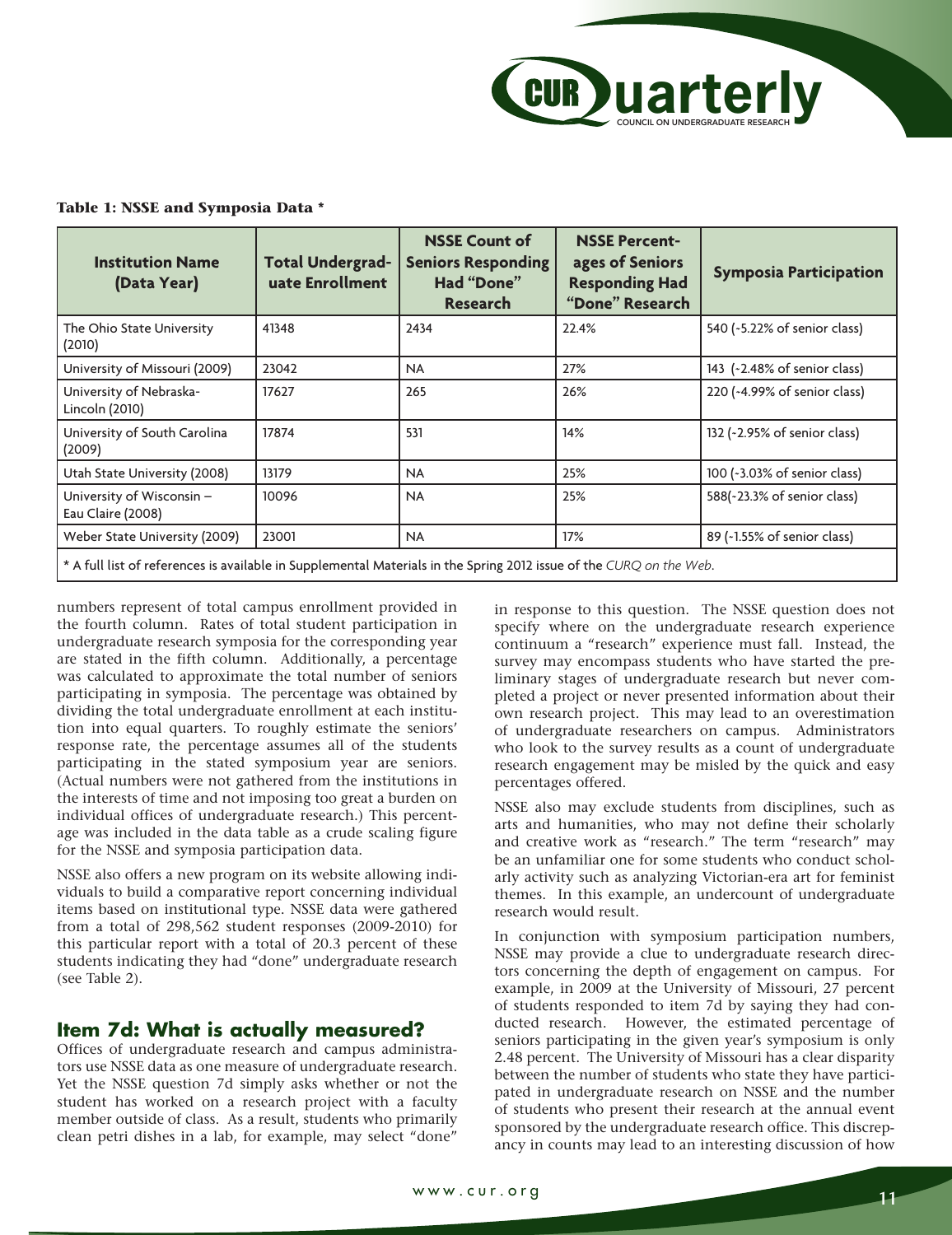| <b>Type of Institution</b>                                       | <b>Total NSSE</b><br><b>Count of</b><br><b>Seniors Saying</b><br>Had "Done"<br><b>Research</b> | <b>NSSE Percent-</b><br>ages of Se-<br>niors Saying<br><b>Had "Done"</b><br><b>Research</b> |
|------------------------------------------------------------------|------------------------------------------------------------------------------------------------|---------------------------------------------------------------------------------------------|
| <b>Research Universities</b><br>(very high research<br>activity) | 10164                                                                                          | 25.3%                                                                                       |
| <b>Research Universities</b><br>(high research activity)         | 10147                                                                                          | 20.7%                                                                                       |
| Doctoral/Research<br>Universities                                | 3441                                                                                           | 17.7%                                                                                       |
| Master's Colleges and<br>Universities<br>(larger programs)       | 12808                                                                                          | 16.1%                                                                                       |
| Master's Colleges and<br>Universities<br>(medium programs)       | 4888                                                                                           | 19%                                                                                         |
| Master's Colleges and<br>Universities<br>(smaller programs)      | 122                                                                                            | 20%                                                                                         |
| <b>Baccalaureate</b><br>Colleges-Arts &<br>Sciences              | 7397                                                                                           | 28.6%                                                                                       |
| Baccalaureate Colleges-<br>Diverse Fields                        | 3510                                                                                           | 19.1%                                                                                       |
| Total                                                            | 54477                                                                                          | 20.3%                                                                                       |

| Table 2: Student Responses to Item 7d (2009-2010) |  |  |
|---------------------------------------------------|--|--|
|---------------------------------------------------|--|--|

undergraduate research is perceived on this campus or it may point to a dramatic underutilization of the spring showcase event by students. Simply, students at the University of Missouri may consider undergraduate research to consist of any of the activities discussed earlier, including washing petri dishes or entering data. This is only one interpretation of the inconsistency in the separate counts. However, by comparing these numbers undergraduate research directors and administrators may gain considerable insight into how the term "research" is defined and disseminated on a particular campus.

The data from the University of Wisconsin at Eau Claire presented in Table 1 are unusual when compared with the data shown for other institutions. UW-Eau Claire reported an extremely high proportion of students engaged in undergraduate research symposia. The NSSE data perfect the same information reported by the institution. UW-Eau Claire promotes a campus-wide culture of undergraduate research and reports funding many students' research. Undergraduate researchers who are funded are required to either present at the system's undergraduate research celebration day, the campus poster event, or to produce a written report of the research completed. A portion of tuition is designated to



Summer Interns at the University of Missouri pose for a group photograph. These students were funded by seven different programs and represent 24 different institutions.

fund high-impact practices such as undergraduate research. Students at UW-Eau Claire voted and approved a differential tuition fee to improve the institution's programs that promote "best practices." Further, the campus provides funding for students to present at professional conferences and meetings. Overall, the climate of the campus encourages students to participate in undergraduate research and to engage in campus or system-wide scholarly events (K. Havholm, personal communication, August 30, 2011).

For most of the institutions in the sample, a disparity is evident between the symposia counts and the NSSE counts of students saying they had participated in research. The ambiguous language of the survey instrument appears to lead students to select "done" at a higher rate in institutions where the culture of undergraduate research is not well defined. In short, the instrument fails to provide a concrete measure of high-level engagement because the definition may not embrace all disciplines and does not require that an original contribution be made. As a result, the survey simply allows for students to define the term "research" for themselves. Although data collected from the instrument provides some insight to the institution about how undergraduate research is perceived or understood by students, the results of the survey do not provide an institutional method for reporting an undergraduate research count that is meaningful for undergraduate research program directors or administrators.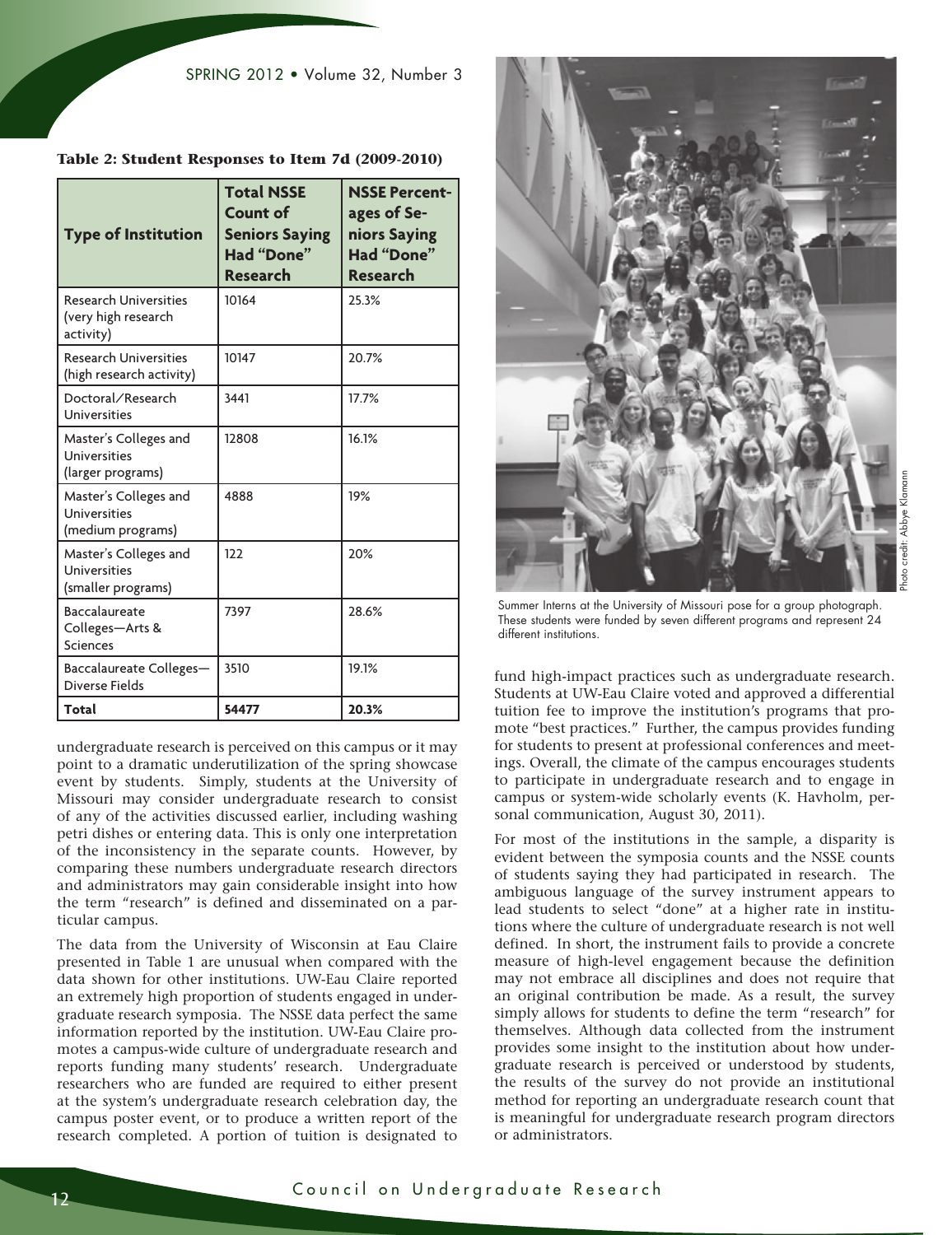



Prairie View A&M University student Vivienne Echendu presents her summer research to a faculty member at the University of Missouri. Vivienne's summer internship was supported by the NSF Research Experience for Undergraduates program.

# **Measuring Research Day Participation**

Many campuses have undergraduate research day celebrations, poster forums, symposia, or some other term used for an undergraduate research showcase. These showcases typically highlight students on campus who have completed their own research or scholarly/creative projects, analyzed their work, and prepared themselves to present the material to the community. The projects completed by students who participate in undergraduate research symposia land firmly within CUR's definition of undergraduate research.

Each campus implements this event in a different way. For example, the Office of Undergraduate Research at the University of Missouri holds two poster forums each year. All students on campus are encouraged to participate in the event. Some departments host a poster session exclusively for the students of the department. Other students outside a structured program may never formally present their work. Therefore, the count of undergraduate researchers based on the campus-wide poster events does not encompass all of the students who might be considered to have conducted research or engaged in other creative activities along the undergraduate research continuum. However, despite an anticipated undercount, using the numbers of students participating in a campus undergraduate research symposium is an easy and systematic way to tally actual students who have achieved a certain level of accomplishment.

Rather than using student responses to an ill-defined item on the NSSE survey as the measure of comparison among institutions, comparing the participation numbers at institutions' sponsored undergraduate research symposia might be a more salient measure for campuses to use. Presumably all institutions have similar challenges in ensuring students participate in such events, and therefore students will be similarly undercounted. Not all institutions have the resources

More than 110 undergraduate interns present posters after spending the summer conducting research at the University of Missouri in 2011.



and long-standing history of undergraduate research that UW-Eau Claire does, so the measure I've outlined may be a more accurate way to benchmark the quality and level of undergraduate research among campuses. In summary, an institution can benefit from comparing the number of students participating in campus-wide undergraduate research symposia or celebrations to the participation numbers at other similar-sized and Carnegie-categorized institutions.

# **Future Study**

This article begins to scratch the surface of measuring student participation within and among campuses. Studies should be conducted concerning the reliability and validity of using data on undergraduate research symposia as a method for institutional benchmarking. The literature reflects a dearth of qualitative research exploring the ways students define "undergraduate research." Further understanding of how this concept is understood on individual campuses may provide the key for using national assessment tools like NSSE.

In the meantime, the NSSE survey results prompt some interesting questions for undergraduate research directors. How are students defining undergraduate research? How long does the engagement last? How can the campus's office of undergraduate research capture more students in symposia?

The NSSE survey results should not be the sole report provided to stakeholders and administrators as the campus undergraduate research count. Instead, the information should be used in concert with the physical participation counts of presenters at undergraduate research symposia. The latter information reports a tangible number of students